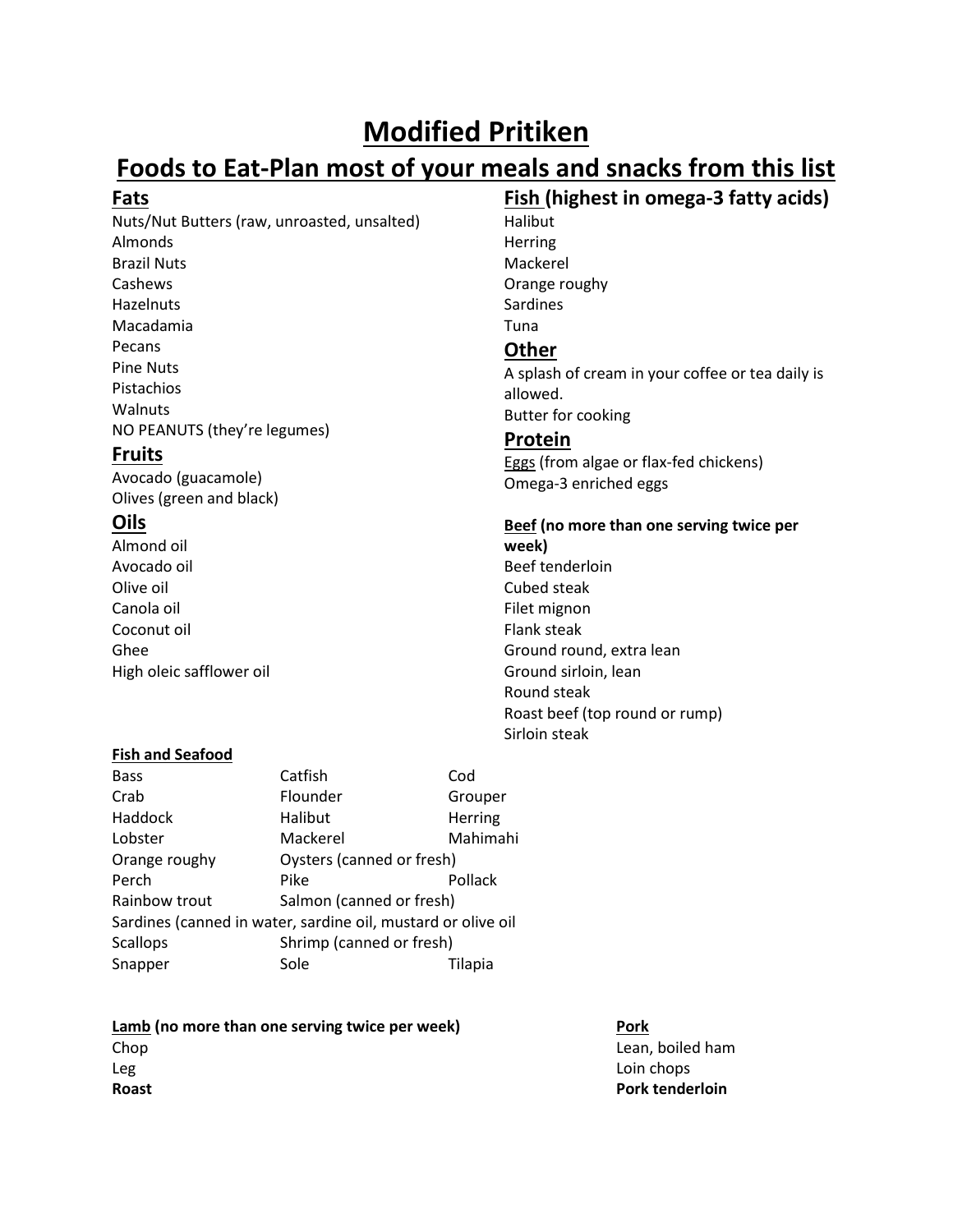#### **Poultry** (preferably free-range or organic) **Game**

Chicken breast, no skin Cornish game hen Cornish game hen Ground chicken and the state of the state of the state of the Buffalo Buffalo Ground turkey **Calculation** Controllering Controllering Controllering Controllering Controllering Controllering Controllering Controllering Controllering Controllering Controllering Controllering Controllering Controllerin Chicken sausage **Pheasant** Turkey sausage **Rabbit Rabbit Rabbit Rabbit** 

#### **Veggie Burgers (less than 7 carbs each)** Natural Touch Vegetable

Chik Sticks Vegetable and Grain Protein Burgers Burgers Morning Star Farms Veggie Sausage Patty **Dairy** Goat cheese No-fat cottage cheese No-fat cream cheese No-fat ricotta cheese Feta cheese Jarisberg Lite Swiss cheese Parmesan cheese

### **Tofu**

Plain Herb Flavored (Italian, Oriental, Thai)

#### **Protein Powder**

Egg protein powder Vegetable protein Whey protein

# **Carbohydrates**

**Vegetables**

Asparagus **Cabbage Fennel** Artichoke hearts **Cauliflower** Cauliflower Greens ( collard, turnip, Arugula **Celery** Celery **Celery** mustard, chard) Bamboo shoots **Chard Chard Hot peppers** Bell peppers (red, green, yellow, Chives Chives Kale orange, hot) Cilantro Company Constants Constants Constants and Constants and Constants Constants Constants and Kohlrabi Bok Choy **Cucumbers** Cucumbers **Lettuce** Broccoli **Endive** Endive **Leeks** 

Okra Onions Parsley Radicchio **Radishes** Radishes Radishes Rutabaga Scallions Seaweed (dulse, nori, Snow Peas hikiki, kombu)

Venison

#### **Hard Cheese**- eat lite or low sat. fat varieties

(no more than 1 slice daily) Cheddar **Colby** Havarti Monterey Jack Provolone Swiss Mozzarella (as a condiment only)

#### **Soft Cheese**

Nonfat plain yogurt w/one TBS of flaxseed to increase protein content (no more than 2 ½ cup serving per week) 1% cottage cheese Part skim milk ricotta cheese

Brussel sprouts **Eggplant** Eggplant Mushrooms (Portobello, Shitake, oyster, button)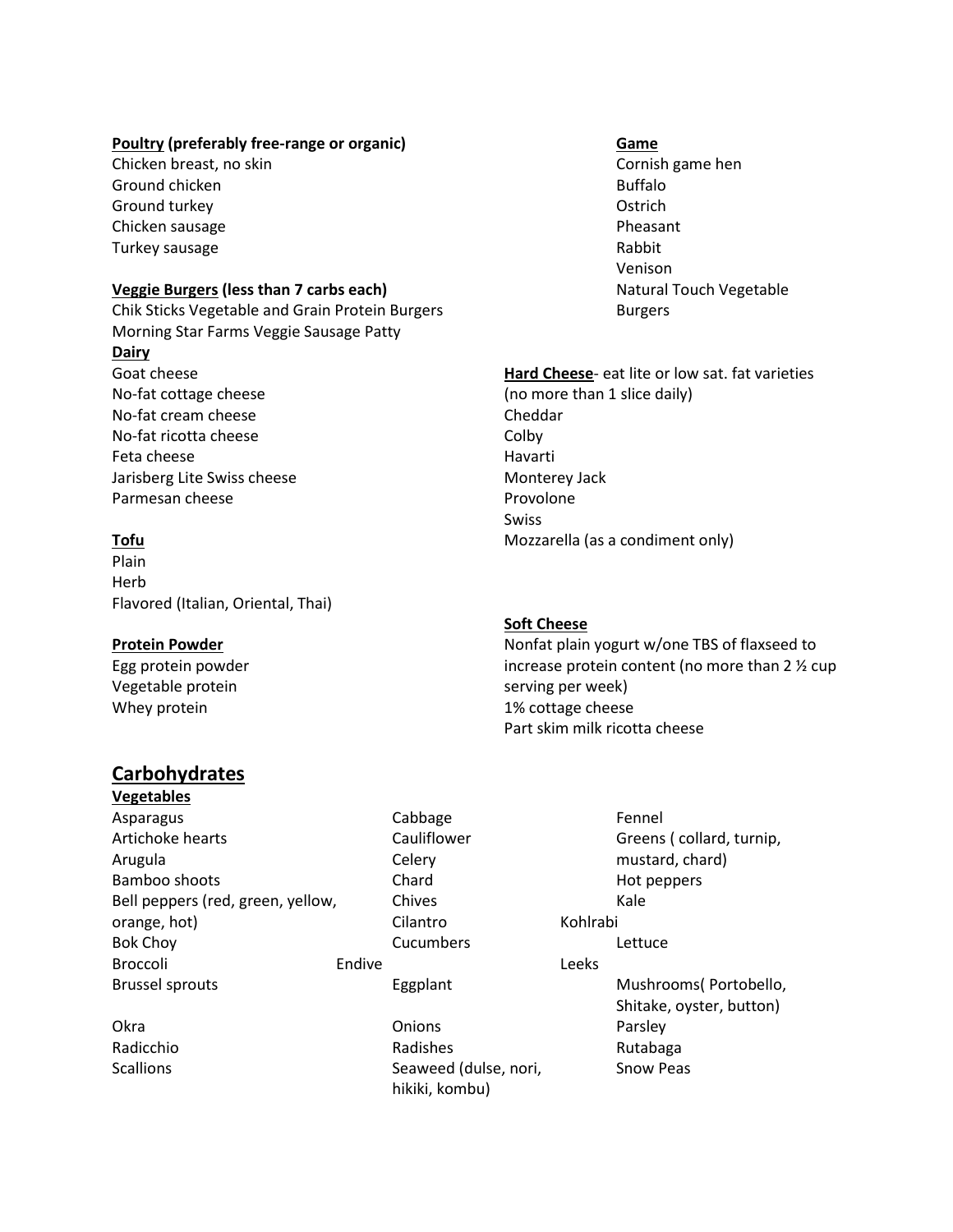| Spinach<br>Turnip                                                                       |                     | Sprouts (all varieties)<br>Water chestnuts                                                                                                              |              | <b>String beans</b><br>Watercress                                                                                               |  |
|-----------------------------------------------------------------------------------------|---------------------|---------------------------------------------------------------------------------------------------------------------------------------------------------|--------------|---------------------------------------------------------------------------------------------------------------------------------|--|
| Zucchini                                                                                |                     |                                                                                                                                                         |              |                                                                                                                                 |  |
|                                                                                         |                     | Vegetables (no more than $\frac{1}{2}$ cup per day and avoid first 2 weeks)                                                                             |              |                                                                                                                                 |  |
| Carrots                                                                                 |                     |                                                                                                                                                         |              |                                                                                                                                 |  |
| Parsnips                                                                                |                     |                                                                                                                                                         |              |                                                                                                                                 |  |
| Peas                                                                                    |                     |                                                                                                                                                         |              |                                                                                                                                 |  |
| Legumes (eat in limited qty)<br><b>Black soybeans</b>                                   |                     | Adzuki                                                                                                                                                  |              | Navy                                                                                                                            |  |
| Lentil                                                                                  |                     | Mung                                                                                                                                                    |              | Hummus-as a condiment                                                                                                           |  |
|                                                                                         |                     |                                                                                                                                                         |              |                                                                                                                                 |  |
| only fresh or frozen not canned)                                                        |                     |                                                                                                                                                         |              | Fruits (no more than 1 serving a day, $\frac{1}{2}$ cup berries, $\frac{1}{2}$ grapefruit, or 1 small piece of whole fruit. Use |  |
| Apples                                                                                  |                     | Apricots                                                                                                                                                |              | <b>Blueberries</b>                                                                                                              |  |
| Cherries                                                                                |                     | Grapefruit                                                                                                                                              |              | Kiwi                                                                                                                            |  |
| Nectarines                                                                              |                     | Peaches                                                                                                                                                 |              | Pears                                                                                                                           |  |
| Plums                                                                                   |                     | Raspberries                                                                                                                                             |              | Strawberries                                                                                                                    |  |
| Tomatoes                                                                                |                     |                                                                                                                                                         |              |                                                                                                                                 |  |
|                                                                                         |                     |                                                                                                                                                         |              |                                                                                                                                 |  |
|                                                                                         |                     | Seeds (preferably raw, unroasted and unsalted-nuts are the best)                                                                                        |              |                                                                                                                                 |  |
| Pumpkin<br>Sesame Tahini( sesame paste) Sunflower                                       |                     | Poppy                                                                                                                                                   |              | Sesame                                                                                                                          |  |
|                                                                                         |                     |                                                                                                                                                         |              |                                                                                                                                 |  |
| <b>High Fiber Starches</b><br>La Tortilla Factory tortilla (gluten free)                |                     | "Manna from Heaven" bread (Not gluten free; also counts as protein)<br>Grissino breadstick- no more than 2-3/day (read labels if gluten free is needed) |              |                                                                                                                                 |  |
| Low Starch, High Protein Pasta<br>Dream Fields pasta (low carb pasta) (not gluten Free) |                     |                                                                                                                                                         |              |                                                                                                                                 |  |
| <b>Low Carb Tomato Sauce</b>                                                            |                     |                                                                                                                                                         |              |                                                                                                                                 |  |
| Any brand with 5 or less grams of carbs                                                 |                     |                                                                                                                                                         |              |                                                                                                                                 |  |
|                                                                                         |                     |                                                                                                                                                         |              |                                                                                                                                 |  |
| <b>Beverages</b>                                                                        |                     |                                                                                                                                                         |              |                                                                                                                                 |  |
| 1 cup real coffee                                                                       |                     |                                                                                                                                                         |              | Sweeteners (in very limited qty)                                                                                                |  |
| 4oz. of red wine                                                                        |                     |                                                                                                                                                         | Stevia       |                                                                                                                                 |  |
| Tea (black, green, and herbal)                                                          |                     | Sucralose                                                                                                                                               |              |                                                                                                                                 |  |
| Coffee Substitutes (Roma, Teeccino, Cafix,<br>Pero)                                     |                     |                                                                                                                                                         |              |                                                                                                                                 |  |
| <b>Condiments, Spices, Seasonings</b>                                                   |                     |                                                                                                                                                         |              |                                                                                                                                 |  |
| Basil                                                                                   |                     | Bragg's Liquid Aminos (non-fermented soy sauce substitute)                                                                                              |              |                                                                                                                                 |  |
| Cardamom                                                                                | <b>Black pepper</b> |                                                                                                                                                         |              | Cayenne Pepper                                                                                                                  |  |
| Capers                                                                                  |                     | Cajun blended seasonings                                                                                                                                | Cinnamon     |                                                                                                                                 |  |
| Crushed red pepper                                                                      | Cumin               |                                                                                                                                                         | Curry powder |                                                                                                                                 |  |
| Dill weed                                                                               | Fennel              |                                                                                                                                                         |              | Garlic (fresh or powdered)                                                                                                      |  |
| Ginger                                                                                  |                     | Indian blended seasonings                                                                                                                               | Lemon        |                                                                                                                                 |  |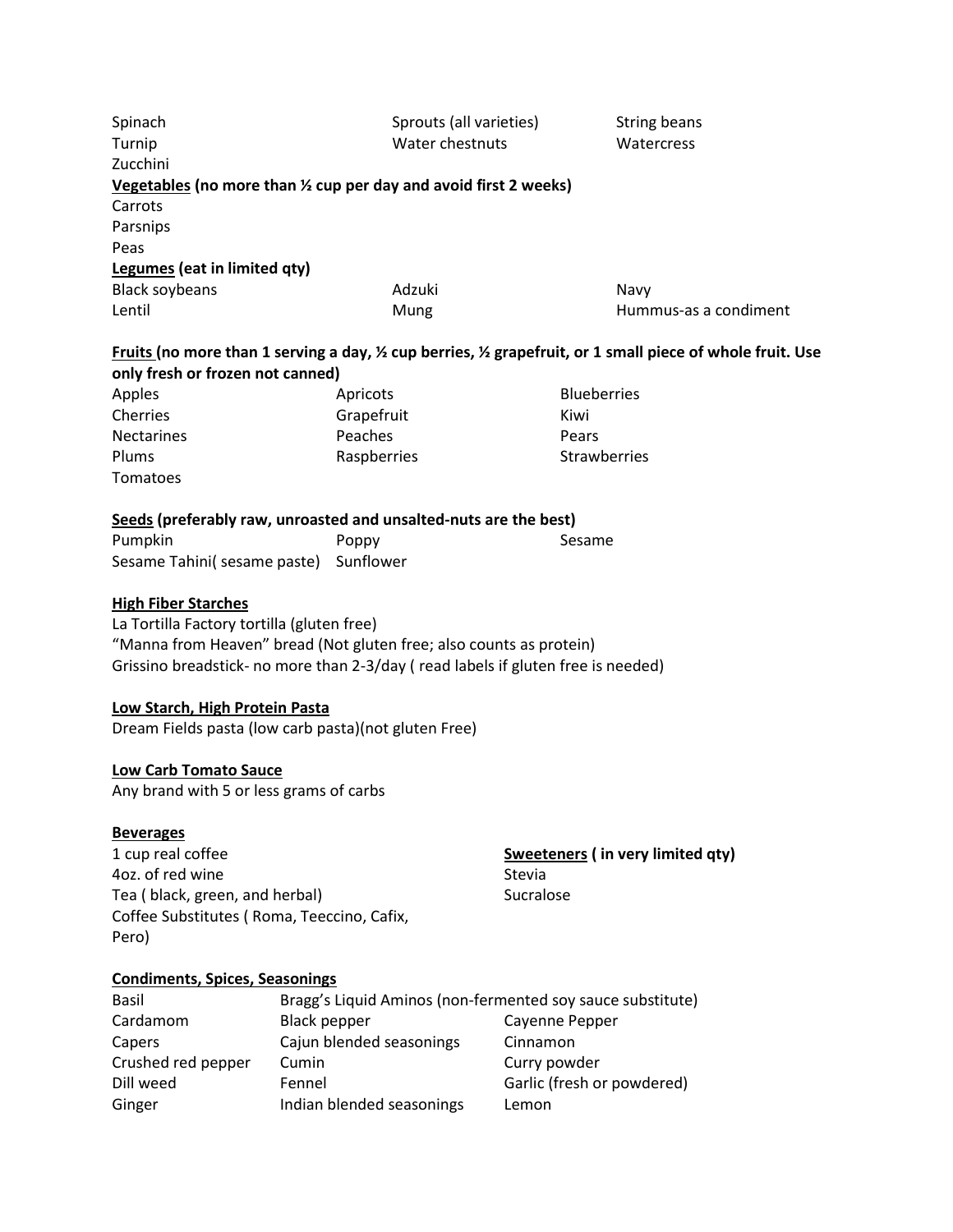| Lime                                 | Mexican blended seasonings                                          | Miso salt (if not salt-restricted)                 |                                 |
|--------------------------------------|---------------------------------------------------------------------|----------------------------------------------------|---------------------------------|
| Mustard                              | <b>Nutmeg</b>                                                       | Onion (fresh or powdered)                          |                                 |
| Oregano                              | Paprika                                                             | Rosemary                                           |                                 |
| Tamari                               | Tarragon                                                            | Thyme                                              |                                 |
| Vanilla                              | Vinegar (balsamic, red wine,                                        | Worcestershire sauce                               |                                 |
|                                      | Umenoshi (plum), and rice)                                          |                                                    |                                 |
|                                      |                                                                     |                                                    |                                 |
|                                      |                                                                     |                                                    |                                 |
|                                      | <u>Foods to Avoid- try to avoid these altogether</u>                |                                                    |                                 |
| Dairy                                | <b>All Full fat Hard Cheese</b>                                     |                                                    | <b>Bad Fats</b>                 |
| Milk                                 | Cheddar                                                             |                                                    | All commercially processed oils |
| Frozen Custard                       | Colby                                                               |                                                    | Corn oil                        |
| Frozen Yogurt                        | Havarti                                                             |                                                    | <b>Hydrogenated Fats</b>        |
| Fruit-flavored yogurt                | Monterey Jack                                                       | Lard                                               |                                 |
| Ice cream                            | Provolone                                                           |                                                    | Margarines with transfatty acid |
|                                      | <b>Swiss</b>                                                        |                                                    | Peanut oil                      |
| <b>Bad Condiment</b>                 |                                                                     |                                                    | Safflower oil                   |
| <b>Barbecue Sauce</b>                |                                                                     | Soybean oil                                        |                                 |
| Ketchup                              |                                                                     |                                                    | Sunflower oil                   |
| Mayonnaise                           |                                                                     |                                                    | Squeezable butter /shortening   |
|                                      | Most commercially prepared salad dressings                          |                                                    |                                 |
|                                      |                                                                     |                                                    |                                 |
|                                      | All cuts of Meat not included in "A" protein or "b" protein         |                                                    |                                 |
| Deli Meats (other than Fresh cooked) | Chicken Roll                                                        |                                                    | Hot Dogs (all varieties)        |
| Corned beef                          | <b>Honey Turkey</b>                                                 |                                                    | Pastrami                        |
| Sandwich meats                       |                                                                     | Sausage (other than turkey or chicken) Turkey Roll |                                 |
| Roast beef                           |                                                                     |                                                    |                                 |
| <b>Off-Limits Legumes</b>            |                                                                     |                                                    |                                 |
| Chickpeas (garbanzos)                | Lima Beans                                                          |                                                    | Peanuts                         |
| Peanut butter                        | Pinto beans                                                         |                                                    |                                 |
|                                      |                                                                     |                                                    |                                 |
| <b>Vegetables</b>                    |                                                                     |                                                    |                                 |
| Beets                                | Corn/corn products (tortillas)                                      |                                                    | White potatoes (any form)       |
| Pumpkin                              | Yams                                                                |                                                    |                                 |
| <b>All Fried Foods</b>               |                                                                     |                                                    |                                 |
| Fried chicken                        | Chicken nuggets                                                     |                                                    |                                 |
| Fried fish                           | French fries                                                        |                                                    |                                 |
| <b>Starches</b>                      |                                                                     |                                                    |                                 |
|                                      | All bread (except "Manna from Heaven" bread or very low-carb bread) |                                                    |                                 |
|                                      |                                                                     |                                                    |                                 |
|                                      | Crackers (except low carb and made with good fat)                   |                                                    |                                 |
| Couscous                             | <b>Muffins</b>                                                      |                                                    | Packaged pancake mix            |
| Packaged dry cereal                  | Pasta                                                               |                                                    | Rice                            |
| Quinoa                               | Waffles                                                             |                                                    |                                 |